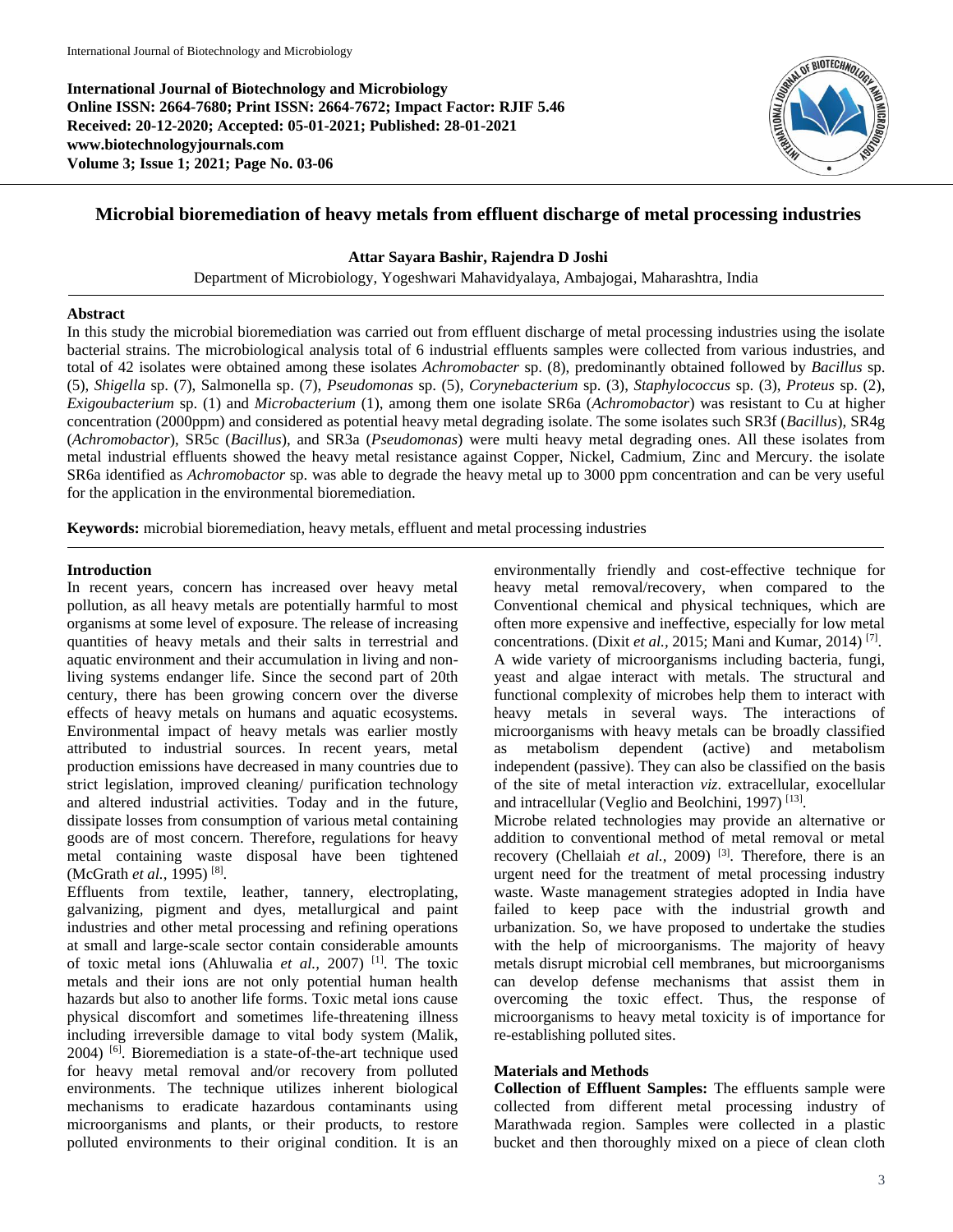and the lumps were broken using wooden pestle and mortar and were air dried (Tandon, 1993)<sup>[12]</sup>. After collection, a portion of each sample was immediately transferred to laboratory and stored at  $4^0C$  for microbial analysis.

#### **Isolation and identification of Bacteria**

One mL of water sample was added to 9 mL of sterile distilled water and a tenfold serial dilution was done, and the lower, middle, and high dilutions were plated in duplicate into nutrient agar (Himedia, Mumbai), MacConkey agar, and potato dextrose agar plates already prepared. These were incubated at 37°C for 18–24 hrs for total bacteria and coliforms. Colonies on plates were observed and counted and the population density was estimated; bacterial colonies were picked according to their cultural morphology on the plates and these were streaked on new nutrient agar plates for pure colonies (Nwachukwu and Apata, 2013)<sup>[9]</sup>.

#### **Morphological characterisation of bacterial isolates**

The morphological characteristics of isolates were observed and recorded and this was the basis for the isolation of colonies. The cell shape and arrangements of isolates were determined following the standard procedures of basic stain, gram stain (Nwachukwu and Apata, 2013)<sup>[9]</sup>.

## **Inoculum preparation**

The suspension of 2 days old cultures of bacteria was used for the degradation of heavy metals from the effluent discharge of metal processing industries. They were prepared in saline solution (0.85% sodium chloride). A loopful of above bacterial cultures were inoculated into 50 ml of saline and incubated at 37<sup>0</sup>C for 3 hours.

## **Bioremediation of Heavy metals from effluent discharge of metal processing industries**

Degradation of heavy metals experiments were carried out in 250 ml of separate flasks containing 100 ml of effluent discharge of metal processing industries. Then, the flasks were autoclaved at  $121\textdegree$ C for 15 minutes. The autoclaved flasks

were inoculated with 5ml of bacterial inoculum of each isolates. The flasks were kept in mechanical shaker and incubated at  $37^{\circ}$ C for 24, 48 and 72 hours. The heavy metal content was assessed by measuring supernatant with the help of inductively coupled plasma mass spectrometry (ICP-AES).

#### **Results and Discussion**

In this preliminary study, the bacterial isolates from the effluent from metal processing industries of Marathwada region investigated revealed metals resistance strains probably as a result of selective pressure from metal pollution in waste wastewater and this is of public health concern. Thus, there is a need to exploit this opportunity to evaluate them for safety and toxicity to humans, animals, and the environment. The waste discharged from metal processing industries is degradable waste, though it is hazardous to microorganism in the costal water. The extent of pollution was high as expressed by physicochemical properties. Analysis of industrial effluent discharge showed that the various parameters are beyond the permissible limit. The effluent from two industries shows acidic pH while remaining samples have alkaline pH. These values are generally due to the decomposition of the proteinaceous matter and emission of ammonia.

| Table 1: Microbial analysis of Effluent Samples Collected from |                                       |  |  |
|----------------------------------------------------------------|---------------------------------------|--|--|
|                                                                | different Metal processing Industries |  |  |

| Sr. No | Name of isolates    | <b>No.of Isolates</b> |  |
|--------|---------------------|-----------------------|--|
| 1.     | Achromobacter sp.   |                       |  |
| 2.     | Bacillus sp.        | 5                     |  |
| 3.     | Shigella sp.        |                       |  |
| 4.     | Salmonella sp.      |                       |  |
| 5.     | Pseudomonas sp.     | 5                     |  |
| 6.     | Corynebacterium sp. | 3                     |  |
| 7.     | Staphylococcus sp.  | 3                     |  |
| 8.     | Proteus sp          | 2                     |  |
| 9.     | Exigoubacterium sp. |                       |  |
| 10.    | Microbacterium      |                       |  |
|        | Total isolates      | LΓ                    |  |

**Table 2:** Analysis of Heavy Metal degradation at 2000 ppm by isolates after 24hr, 48hr and 72hr respectively

| <b>SN</b> | Code of           | <b>Time interval</b><br>24 <sub>hr</sub> | Removal<br><b>Efficiency</b> | Time interval 48hr<br>Removal |                    | <b>Time interval</b><br>72 <sub>hr</sub> | Removal<br><b>Efficiency</b> |                 |
|-----------|-------------------|------------------------------------------|------------------------------|-------------------------------|--------------------|------------------------------------------|------------------------------|-----------------|
|           | Isolate           | <b>Metal removed</b>                     | $\frac{1}{2}$                | <b>Metal removed</b>          | Efficiency $(\% )$ | <b>Metal removed</b>                     | $\frac{9}{6}$                |                 |
|           | SR <sub>2c</sub>  | 756                                      | 38                           | 823                           | 41                 | 900                                      | 45                           | Exigoubacterium |
|           | SR <sub>3</sub> a | 931                                      | 47                           | 980                           | 49                 | 1034                                     | 52                           | Pseudomonas     |
|           | SR5c              | 978                                      | 49                           | 1010                          | 51                 | 1180                                     | 59                           | <b>Bacillus</b> |
| 4         | SR4g              | 1080                                     | 54                           | 1165                          | 58                 | 1180                                     | 59                           | Achromobactor   |
|           | SR <sub>3f</sub>  | 1078                                     | 54                           | 1170                          | 59                 | 1200                                     | 60                           | <b>Bacillus</b> |
|           | SR6a              | 1090                                     | 55                           | 1180                          | 59                 | 1200                                     | 60                           | Achromobactor   |

The ICP-AES analysis of the isolates incubated for the 24hr shows that the isolate SR3a and SR2c have the removal efficiency of 44 and 45 percent respectively. Isolate SR5c can remove the heavy metal with removal efficiency of 52 percent. All the three remaining isolates such as SR6a, SR3f and SR4g have the same removal efficiency of the heavy metal mercury, copper, and nickel respectively, which was calculated as 55 percent (Table 2 and Fig. 1). The ICP-AES analysis of the isolates incubated for the 48hr shows that the isolate SR3a and SR2c have the same removal efficiency of 50 percent. Isolate SR5c can remove the heavy metal with removal efficiency of 56 percent while SR4g removed 57 percent. SR6a and SR3f have the same heavy metal removal efficiency of 59 percent. The heavy metal removal efficiency of the isolates after 72hr have shown that the isolate SR2c shows 56 percent and SR3a shows 58 percent removal efficiency.

The isolate SR4g and SR5cwere 59 percent efficient in the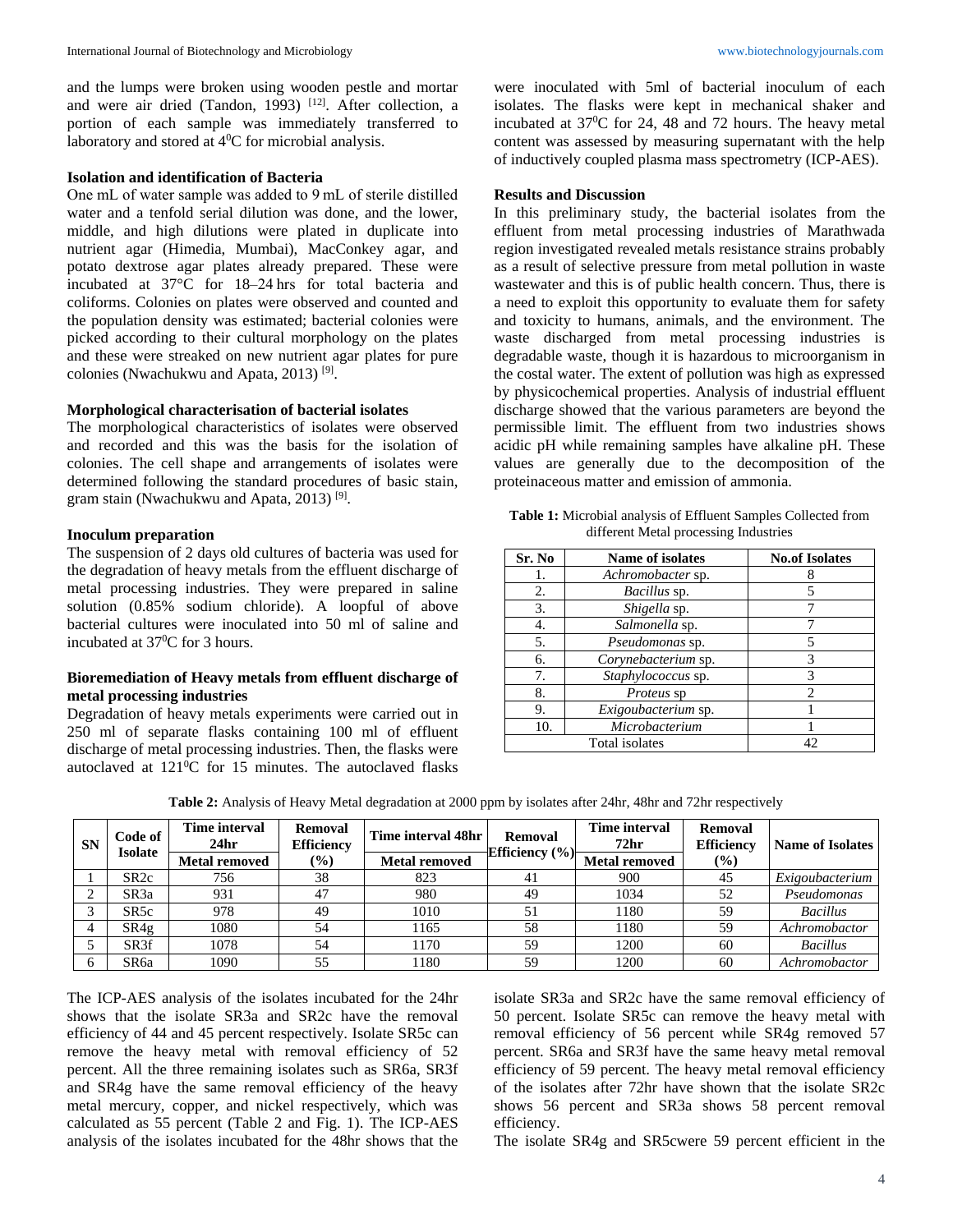#### removal of the heavy metals.

The remaining two isolates SR6a and SR3fwere showing the

highest heavy metal removal efficiency of 60 percent as compared to other isolates.



**Fig 1:** Heavy metal degradation at 2000 ppm by isolates after 24hr, 48hr and 72hr

It has shown that the degradation efficiency is increasing as the incubation time increases. Isolates SR3f and SR6a were found to be the most efficient heavy metal degrading isolates. Similar study was done on *Pseudomonas putida* and *Pseudomonas fluorescens* species in Egypt. The percentage of Cu (II) removal ranged between 50 and 93% (Hussein *et al.,* 2004) [5] . The study carried out by (Smrithi, A. and Usha, K. 2012)<sup>[11]</sup>. with an objective to remediate the tannery effluent contaminated soil by microorganisms, have shown that the leather tanning effluent contaminated soil having higher pH and large amount of total suspended and total dissolved solids, minerals and metals like sodium, potassium, chromium, zinc and copper contains *Bacillus* spp., that was found to reduce 85.9% of chromium from the medium after 96 h. The results also showed that the isolated *Bacillus* sp has the capacity to remove other heavy metals (Ni, Cr, Cu, Zn and Cd) in the tannery effluent. The metal removing capacity increased with increase in concentration of the metals. Also, some of the biosorption studies have shown that as the concentration of the

biomass increases the removal efficiency of the heavy metal degradation increases consequently (Bhutada and. Dahikar, 2017; Singanan, 2011)<sup>[2]</sup>.

### **Conclusion**

To conclude that the present study revealed that all the bacterial isolates were able to tolerate different concentration of heavy metals recovered from the different contaminated sites. The most prominent species that were revered from all the six sites were *Achromobactor* sp. and *Bacillus* spp., furthermore all the isolates were resistant various metals. The present study suggests that, these bacterial isolates can be used for the bioremediation of heavy metals.

## **References**

- 1. Ahluwalia SS, Goyal D. Microbial and plant derived biomass for removal of heavy metals from wastewater. Bioresource Technology. 2007; 98:98-2243.
- 2. Bhutada SA, Dahikar S. Evaluation of removal of heavy